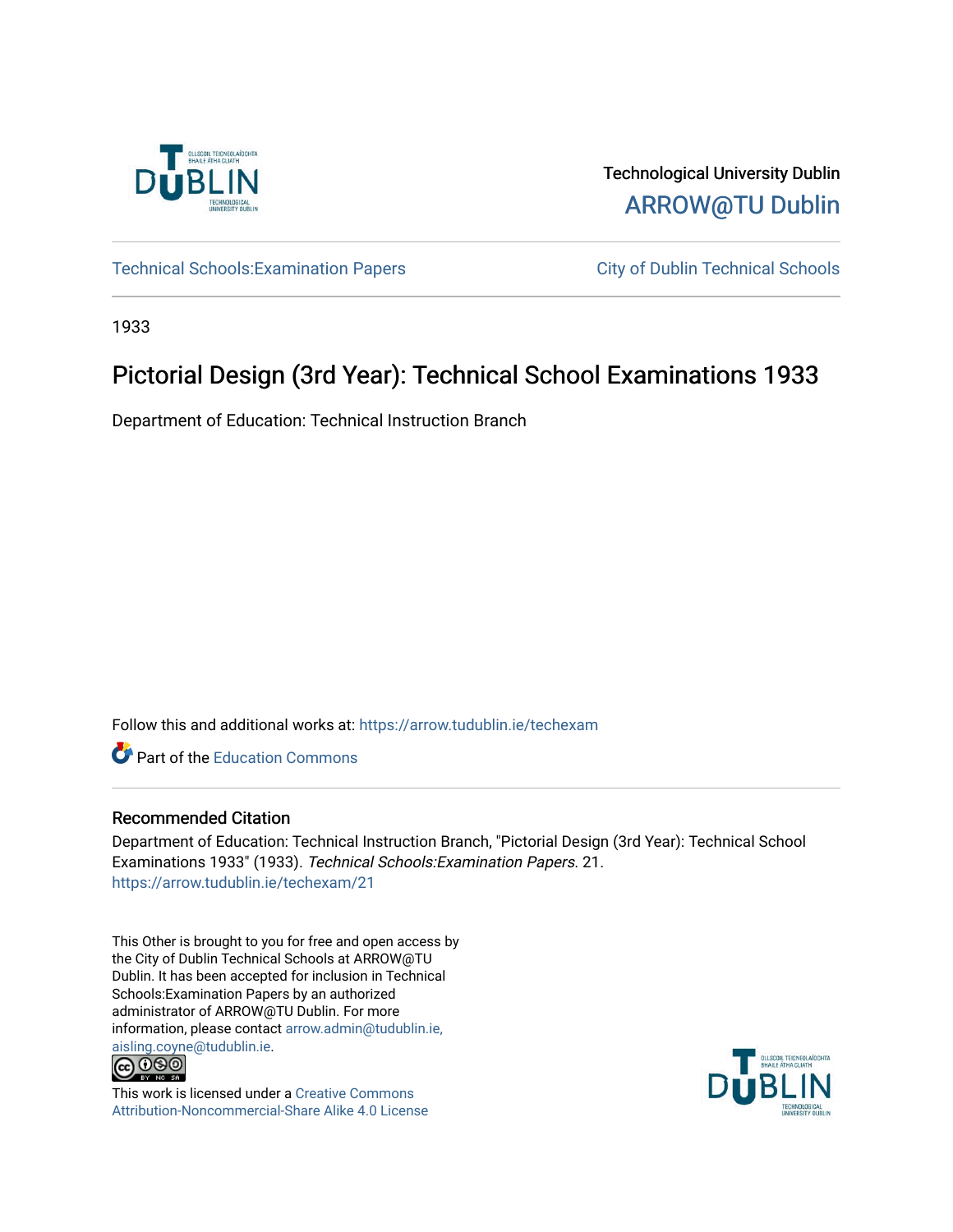## **COURSES IN ART. <sup>9</sup>**

 $(107)$ 

AN ROINN OIDEACHAIS. (Department of Education.)

BRAINSE AN CHEARD-OIDEACHAIS. (Technical Instruction Branch.)

TECHNICAL SCHOOL EXAMINATIONS. 1933

> **PICTORIAL DESIGN.** (Third Year.)

 $Friday$ , May 5th-6 to 10 p.m.

*Examiner*-GEORGE ATKINSON, ESQ., R.H.A., A.R.C.A.

Co-Examiner-P. O'SULLIVAN, ESQ., A.R.C.A. (LOND.).

GENERAL INSTRUCTIONS.

Enter your examination number and the subject of examination on the drawing paper and envelope supplied, hut do not write your name on either. No credit will be given for work upon which your name **k** writkm, **or** upon which your Examination Number is not written.

You must not have with you any book, notes, or scribblingpaper.

You must not, under any circumstances whatever, speak to or communicate with another candidate : and no explanation of the subject of the examination may be caked for **or** given.

You must remain seated until your drawing-paper has hen taken up, and then leave the exanination-room quietly. No candidate will be allowed to leave before the expiration of twenty minutes from the beginning of the examination, and no candidate aan be re-admitted after having once left the rom.

If you break any of these rules, or use any unfair means, you are **liable** to **bs** dismissed from the examination, and your examination may be cancelled by the Department.

**Four hours are allowed for this paper.** Worked exercises, *p*unless previously given up, will be collected at 10 p.m.